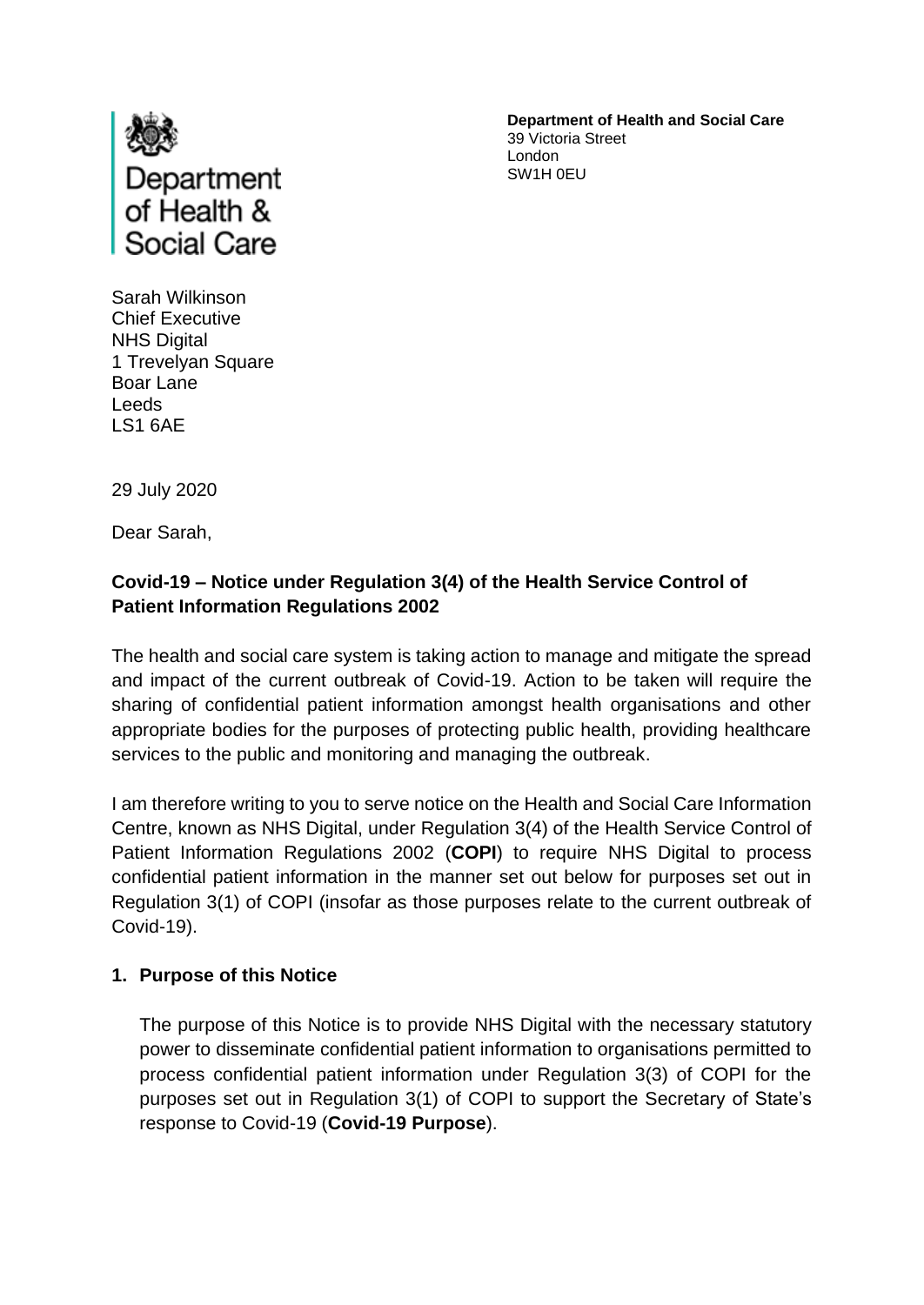I consider this Notice is necessary so that NHS Digital can lawfully and efficiently disseminate confidential patient information to those organisations set out in Regulation 3(3) of COPI being persons employed or engaged for the purposes of the health service or other persons employed or engaged by a Government Department or other public authority in communicable disease surveillance in connection with the health and social care system's management of the response to Covid-19.

## **2. Requirement to Disseminate Confidential Patient Information**

- 2.1. I hereby provide NHS Digital with notice under Regulation 3(4) that, for the purposes set out above, I require NHS Digital to disseminate confidential patient information in respect of which it is a controller<sup>1</sup>, including that which it has obtained by complying with a direction made under section 254 or a request made under section 255 of the Health and Social Care Act 2012 (**2012 Act**), to a person or organisation permitted to process confidential information under Regulation 3(3) of COPI.
- 2.2. NHS Digital is only required to disseminate such confidential patient information where it is:
	- 2.2.1. requested to do so by an authorised officer of the Department of Health and Social Care acting on my behalf or requested to do so by another organisation permitted to process confidential information under Regulation 3(3) of COPI (the **Requestor),** and
	- 2.2.2. reasonably satisfied that the confidential patient information to be disclosed pursuant to the request is required by the Requestor for a Covid-19 Purpose and will be processed by the Requestor or by a processor<sup>2</sup> on behalf of the Requestor, solely for that Covid-19 Purpose and in accordance with the restrictions set out in Regulation 7 of COPI; and
	- 2.2.3. from the date of this notice for the period up to 31 March 2021.

### **3. Notification to Requesters**

NHS Digital is requested when sharing confidential patient information under this Notice:

3.1. to remind recipients of confidential patient information of their responsibilities under COPI when processing the confidential patient information, including

<sup>&</sup>lt;sup>1</sup> As defined in Article 4(7) of the General Data Protection Regulation 2016

 $2$  As defined in Article 4(8) of the General Data Protection Regulation 2016